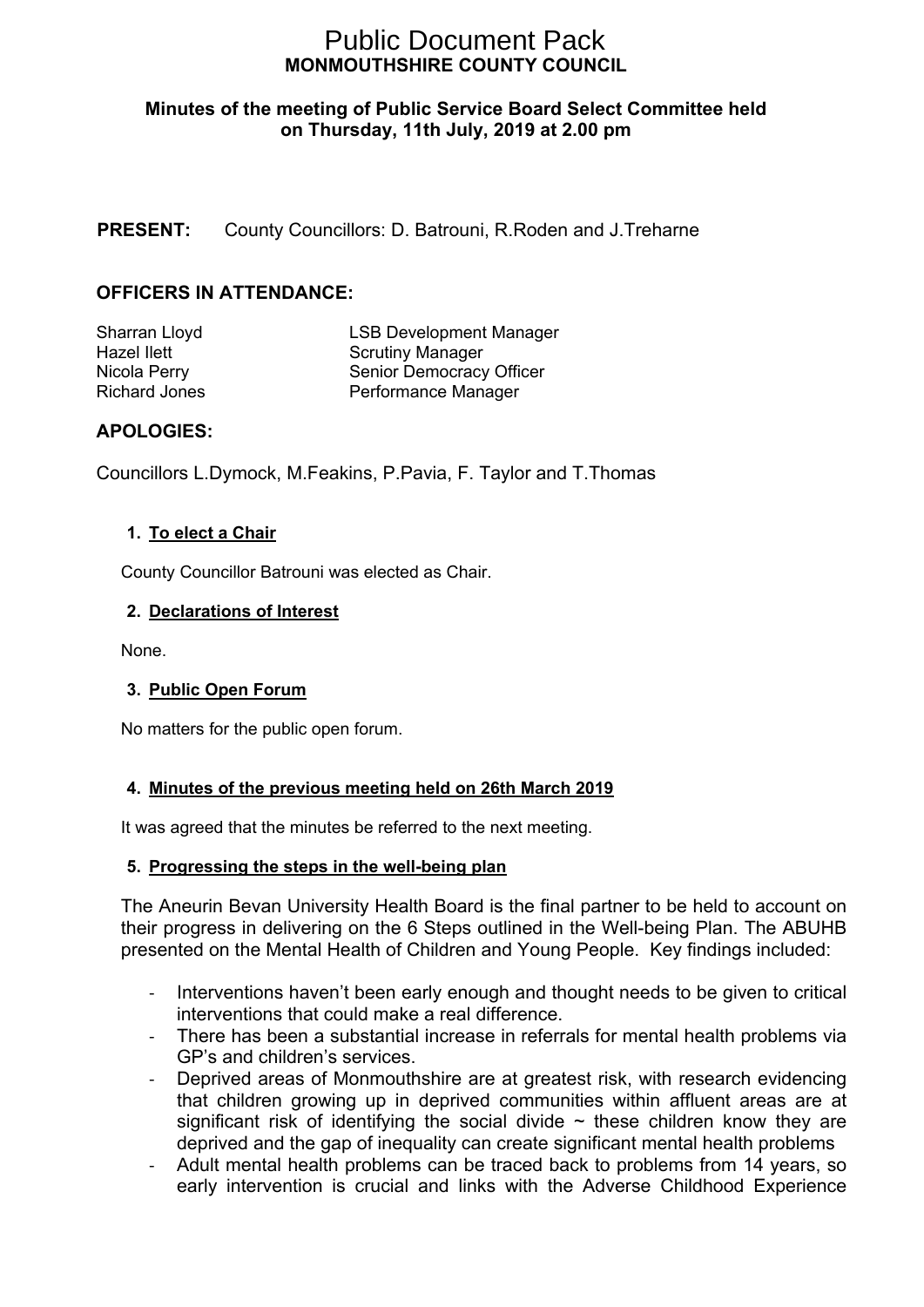## **MONMOUTHSHIRE COUNTY COUNCIL**

#### **Minutes of the meeting of Public Service Board Select Committee held on Thursday, 11th July, 2019 at 2.00 pm**

work that has already been presented to the committee. There is a need to address 'generational issues' with the help of family services team.

- Mental Health Issues have been identified by the Youth Forum as a key priority and we need to listen to young people about their major concerns about their future.
- Monmouthshire's response needs to be different to some of the other local authorities due to nuances.

There is a significant piece of work taking place across Gwent on targeting children's mental health at an early stages as follows:

- Building a culture of support for professionals and supporting families as opposed to the child in isolation
- Addressing silos across different teams who provide mental health care needs through the creation of multi-agency teams which are being established across Monmouthshire (currently Caldicot). Members challenged how silos are being addressed through the 'Early Help Panel' which brings agencies together.
- The provision of peer support through peri-natal mental health support services, diversifying school health nursing to include mental health needs, community psychology support embedded in schools and "Circle of security" work on attachment issues.

## Challenge:

- $\triangleright$  There was challenge around how silos are addressed, the committee feeling reassured that work is being undertaken to address this. There are arrangements for local authorities to refer across county, although referring across to England can be more difficult.
- $\triangleright$  Members challenged ABUHB on how confident they are that they are addressing this. The committee heard that the service offered to young people who didn't present with very serious mental health needs was very poor. This has now changed since the advent of the 'Early Help Panel', GP's and teachers now knowing how to make referrals, so a wait of 18 months has changed dramatically with families being able to access help within weeks. Whilst the picture has improved dramatically, it isn't perfect.
- $\triangleright$  The committee were concerned about the funding situation, given that the transformation fund is available until 2021 and the 'integrated care funding' received historically has been absorbed into health and social care budgets. Welsh Government wants to see evidence that changes have been made. Members were concerned that as there is no indication that more funding will be available, there will be a need to find the funding within internal budgets.
- $\triangleright$  The Committee wants to know what success looks like and whether our perspective of 'success' is the same as Welsh Government's. Members heard that CAMS is a key priority and that Gwent is the only area to have developed a transformational model.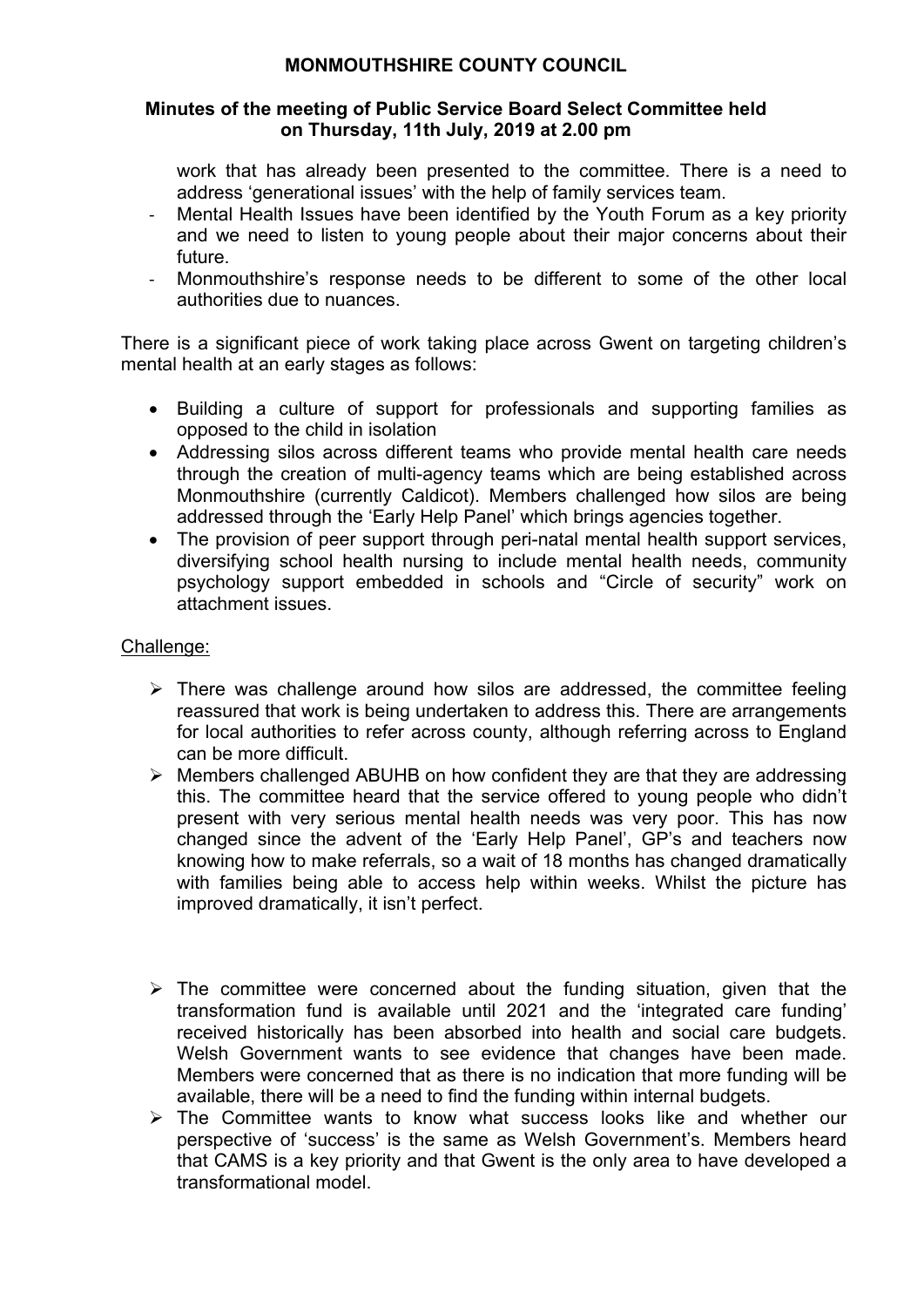## **MONMOUTHSHIRE COUNTY COUNCIL**

## **Minutes of the meeting of Public Service Board Select Committee held on Thursday, 11th July, 2019 at 2.00 pm**

## Outcome:

- The committee were reassured that the ABUHB are delivering progress on the six steps and that they could evidence this through specific actions.
- There was concern for the capacity of the community psychology. Ongoing funding is a major concern for the committee and they will want to explore this further with the health board.
- There is as real concern about what success looks like and whether our view of that aligns with Welsh Government's. The committee would ask that clarity be sought on this, given that future funding may be linked to demonstrating 'successful outcomes' achieved through the funding received so far.

## **6. PSB Well-being Plan Annual Report**

There was broad satisfaction with the content within the PSB annual report, points of challenge being:

- The committee had concerns with how we measure performance on national goals and how we weigh the 7 national goals and justify to Welsh Government if any of these goals are not achieved. They were advised that we need to attempt to deliver on these and if we can't deliver on all 7 goals, as a public body, we need to demonstrate that we understand why we haven't delivered on all of the goals and to evidence that we have given them appropriate consideration. Members challenged the goal of "equal wales", the committee being concerned how we define this and how we measure it. They were advised that the key principle is to understand what we can do to improve people's well-being through listening to people in the community on what matters to them, accepting that people's aspirations will be different.
- Members questioned how we target child poverty, given that there are various definitions and were advised that actions being taken to address child poverty are based upon the evidence base for child poverty plan.

## Outcome:

The Committee were content with the PSB Annual Report and requested circulation of the following:

- For clarity on the definitions of the 7 national goals  $\sim$  the Well-being of Future Generations Act 2015 guidance.
- In terms of how we target child poverty  $\sim$  'A picture of Poverty in Monmouthshire 2017' plan.
- Confirmation of the 'average worthwhile score' under the Office for National Statistics 'Measuring National Well-being Programme'.

## **7. PSB Select Terms of Reference**

The report proposed an extension to the remit of the select committee to scrutinise wider public service delivery and a change to the committee's title to reflect the change